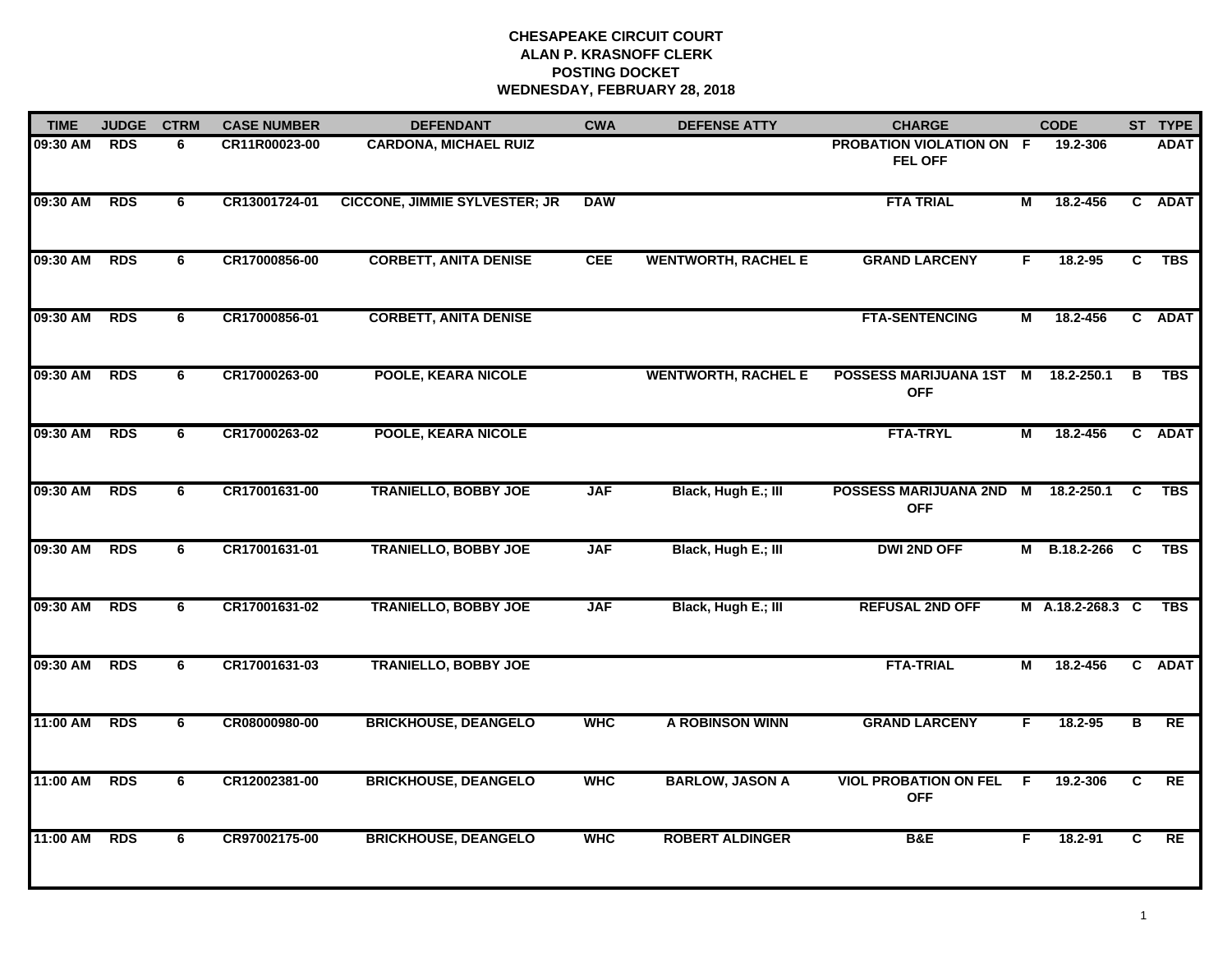# **CHESAPEAKE CIRCUIT COURT ALAN P. KRASNOFF CLERK POSTING DOCKET WEDNESDAY, FEBRUARY 28, 2018**

| <b>TIME</b> | <b>JUDGE</b> | <b>CTRM</b> | <b>CASE NUMBER</b> | <b>DEFENDANT</b>                   | <b>CWA</b> | <b>DEFENSE ATTY</b>         | <b>CHARGE</b>                                 |     | <b>CODE</b> | <b>ST</b> | <b>TYPE</b> |
|-------------|--------------|-------------|--------------------|------------------------------------|------------|-----------------------------|-----------------------------------------------|-----|-------------|-----------|-------------|
| 11:00 AM    | <b>RDS</b>   | 6           | CR05000719-00      | <b>HARRIS, CASSANDRA DARLENE</b>   | <b>WHC</b> | <b>TERENCE P. MARTIN</b>    | <b>FEL EMBEZZLEMENT</b>                       | Е   | 18.2-111    | в         | <b>RE</b>   |
| 11:00 AM    | <b>RDS</b>   | 6           | CR05C00719-00      | HARRIS, CASSANDRA DARLENE          |            | <b>TERENCE P. MARTIN</b>    | <b>FTA-UNDER ADVISEMENT</b><br><b>HEARING</b> | M   | 18.2-456    | B         | cc          |
| 11:00 AM    | <b>RDS</b>   | 6           | CR13000034-00      | HARRIS, CASSANDRA DARLENE          |            | <b>TITTER, JENNIFER</b>     | <b>LARCENY - 3RD OFFENSE</b>                  | - F | 18.2-96     | B         | CC          |
| 11:00 AM    | <b>RDS</b>   | 6           | CR08000645-00      | <b>MCLELLAN, CHIFFONDA LANISHA</b> |            | <b>SANITA SWIFT SHERARD</b> | ATTEMPT-GRAND LARCENY F                       |     | 18.2-95     | C.        | <b>CC</b>   |
| 11:00 AM    | <b>RDS</b>   | 6           | CR08000647-00      | <b>MCLELLAN, CHIFFONDA LANISHA</b> |            | <b>SANITA SWIFT SHERARD</b> | <b>GRAND LARCENY</b>                          | F.  | 18.2-95     | C.        | <b>CC</b>   |
| 11:00 AM    | <b>RDS</b>   | 6           | CR14002584-00      | <b>MCLELLAN, CHIFFONDA LANISHA</b> |            | <b>ARRINGTON, DEBRACA C</b> | <b>VIOL PROBATION ON FEL</b><br><b>OFF</b>    | F   | 19.2-306    | C.        | cc          |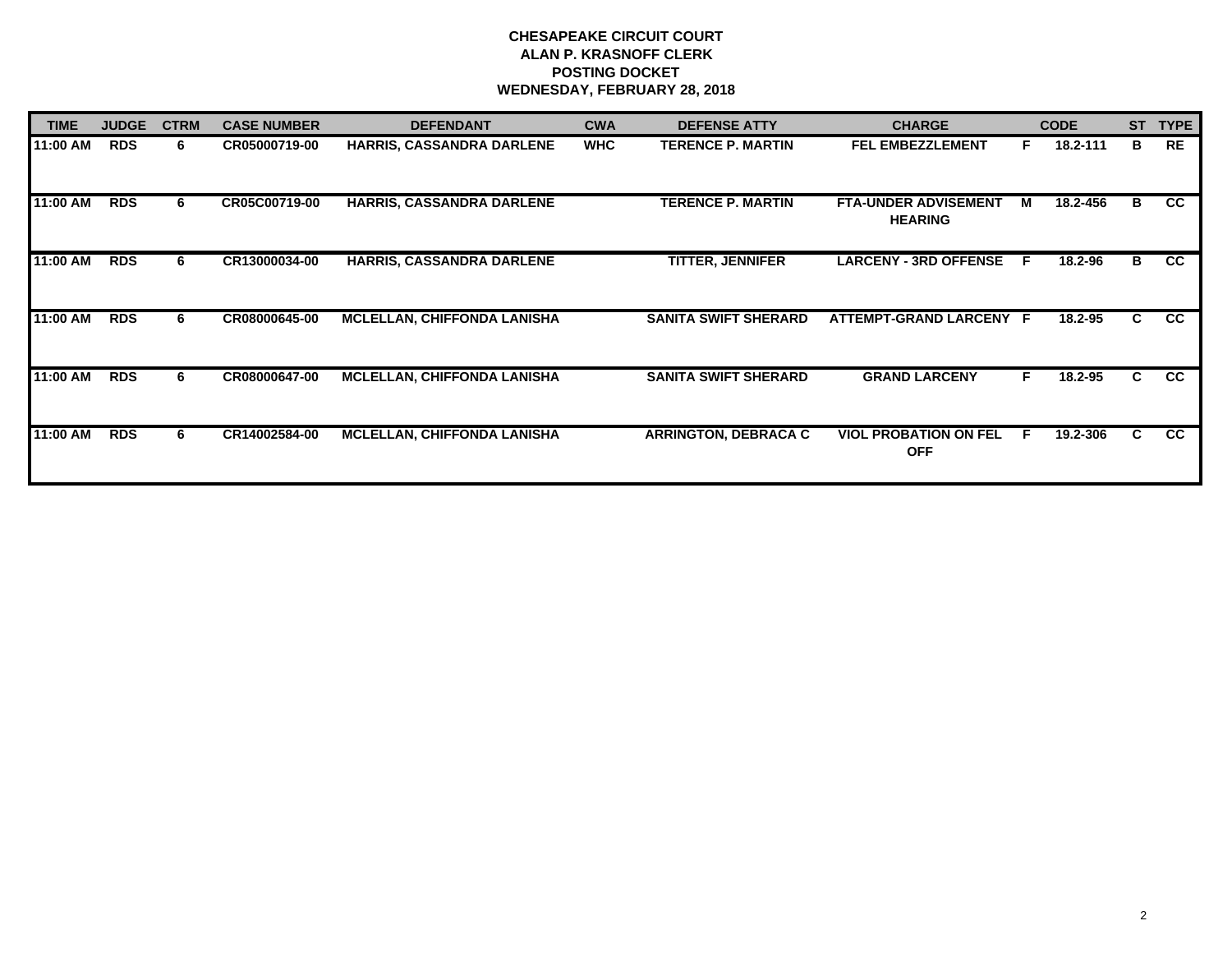| <b>Hearing Time Judge Courtroom</b> |            |              | Case #        | <b>Plaintiff</b>                         | <b>Defendant</b>                              | <b>Plaintiff Attorney</b>                   | <b>Defendant Attorney Hearing Type</b> |             | <b>Duration</b> |
|-------------------------------------|------------|--------------|---------------|------------------------------------------|-----------------------------------------------|---------------------------------------------|----------------------------------------|-------------|-----------------|
| 09:00 AM                            | <b>JWB</b> |              | CL16001257-00 | <b>SMITH, RHONDA R</b>                   | <b>SMITH, CHRISTOPHER O</b>                   | <b>LEFTWICH, JAMES A</b>                    | <b>KMETZ, MICHAEL D</b>                | <b>COMP</b> | 15M 0 H 0 D     |
| 09:00 AM                            | <b>JWB</b> | $\mathbf 1$  | CL16001257-00 | <b>SMITH, RHONDA R</b>                   | <b>SMITH, CHRISTOPHER O</b>                   | <b>LEFTWICH, JAMES A</b>                    | <b>KMETZ, MICHAEL D</b>                | <b>MOT</b>  | 15M 0 H 0 D     |
| 09:00 AM                            | <b>JWB</b> | 1            | CL16001257-00 | <b>SMITH, RHONDA R</b>                   | <b>SMITH, CHRISTOPHER O</b>                   | <b>LEFTWICH, JAMES A</b>                    | <b>KMETZ, MICHAEL D</b>                | <b>MOT</b>  | 30M 0 H 0 D     |
| 09:00 AM                            | <b>JWB</b> | $\mathbf{1}$ | CL17001137-00 | <b>MURRAY, TABITHA S</b>                 | <b>MURRAY, GEORGE T; III</b>                  | <b>WOOTEN, KRISTI A</b>                     | <b>WOOD, SHELLY F</b>                  | PL          | OM1H0D          |
| 09:00 AM                            | <b>JWB</b> | $\mathbf{1}$ | CL17004446-00 | <b>ROGERS, GAVIN</b>                     | <b>ROGERS, ELISE</b>                          | WEISBERG, MICHAEL S MARKIEWICZ, KERI        | А                                      | PL          | 45M 0 H 0 D     |
| 09:00 AM                            | <b>JWB</b> | $\mathbf 1$  | CL17004446-00 | <b>ROGERS, GAVIN</b>                     | <b>ROGERS, ELISE</b>                          | <b>WEISBERG, MICHAEL S MARKIEWICZ, KERI</b> | Α                                      | <b>MOT</b>  | 15M 0 H 0 D     |
| 09:00 AM                            | <b>JWB</b> | $\mathbf{1}$ | CL17005547-00 | <b>DUNN, DEBORAH M</b>                   | <b>DUNN, BRENNAN J</b>                        | <b>MAIDEN, BESIANNE</b><br><b>TAVSS</b>     | <b>PROSE</b>                           | <b>PL</b>   | 30M 0 H 0 D     |
| 09:00 AM                            | <b>JWB</b> | $\mathbf{1}$ | CL17005547-00 | <b>DUNN, DEBORAH M</b>                   | <b>DUNN, BRENNAN J</b>                        | <b>MAIDEN, BESIANNE</b><br><b>TAVSS</b>     | <b>PROSE</b>                           | PL          | 30M 0 H 0 D     |
| 09:00 AM                            | <b>JWB</b> | $\mathbf{1}$ | CL18000833-00 | <b>ADAMEK, EMILY N</b>                   | <b>CELEBRATE RITES OF</b><br><b>MATRIMONY</b> | <b>PROSE</b>                                | <b>PROSE</b>                           | <b>MOT</b>  | 30M 0 H 0 D     |
| 09:00 AM                            | <b>FBL</b> | 3            | CL14002114-00 | <b>KELLY, DIANA MARIE</b>                | <b>KELLY, ANTHONY SEAN; II</b>                | <b>LAINE, HERBERT W</b>                     | <b>DEERING, MICHAEL</b><br>С           | FD          | 30M 0 H 0 D     |
| 09:00 AM                            | <b>FBL</b> | 3            | CL15001495-00 | <b>DIXON, ANTHONY D; SR</b>              | <b>DIXON, CHERAL L</b>                        | <b>PROSE</b>                                | <b>PROSE</b>                           | <b>COMP</b> | 15M 0 H 0 D     |
| 09:00 AM                            | <b>FBL</b> | 3            | CL16001988-00 | <b>PARSON, RITA</b>                      | <b>EATON, JILL</b>                            | <b>MCCORMACK, GREG D.</b>                   | <b>PROSE</b>                           | <b>HEAR</b> | 30M 0 H 0 D     |
| 09:00 AM                            | <b>FBL</b> | $\mathbf{3}$ | CL17000691-00 | <b>LIGHTNER, JOLANDO</b><br><b>JASON</b> | <b>ANGUD-LIGHTNER, NINA</b><br><b>RENA</b>    | PETTREY, KEVIN R                            | <b>PROSE</b>                           | <b>COMP</b> | 15M 0 H 0 D     |
| 09:00 AM                            | <b>FBL</b> | $\mathbf{3}$ | CL17000691-00 | <b>LIGHTNER, JOLANDO</b><br><b>JASON</b> | <b>ANGUD-LIGHTNER, NINA</b><br><b>RENA</b>    | PETTREY, KEVIN R                            | <b>PROSE</b>                           | <b>MOT</b>  | 15M 0 H 0 D     |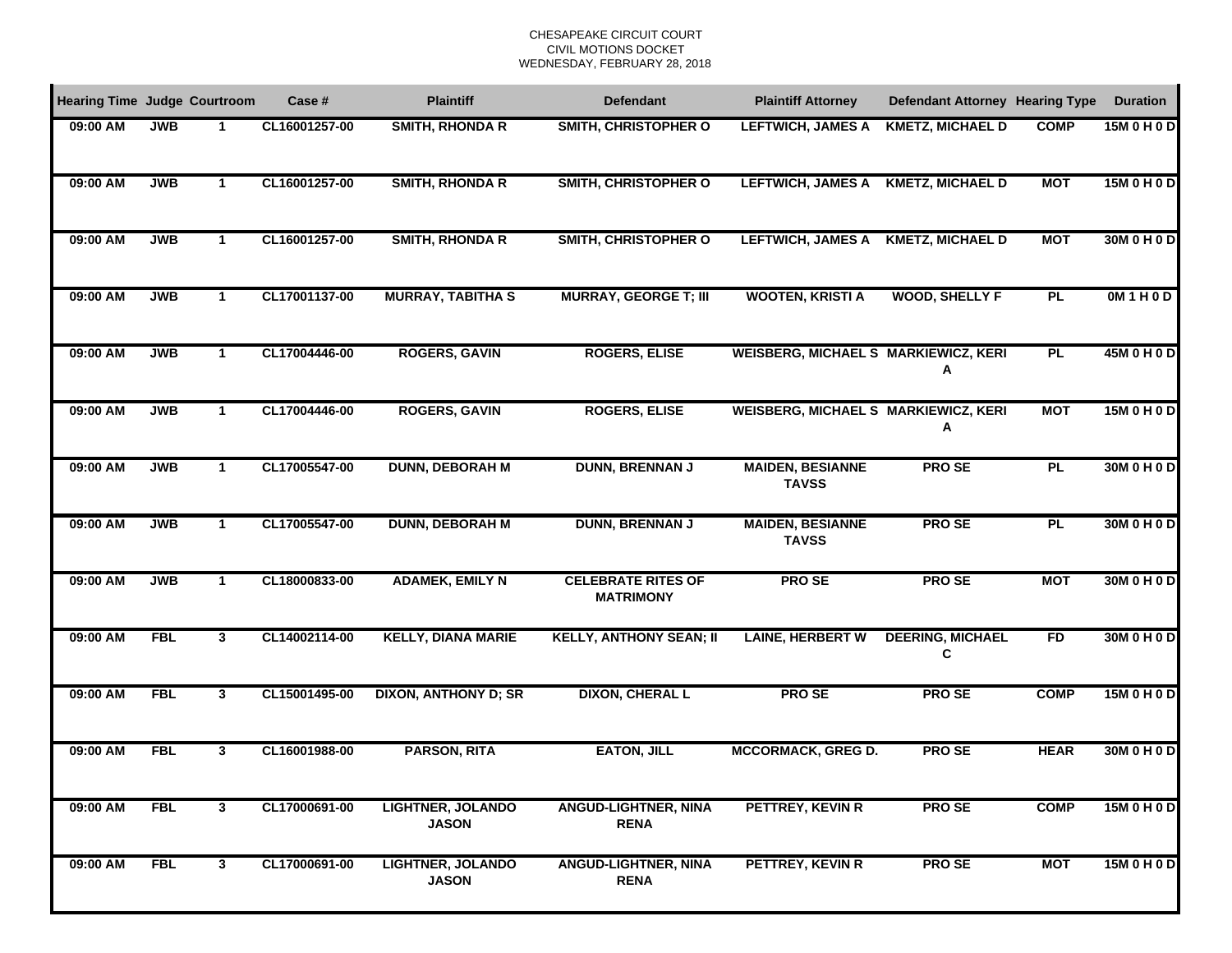| <b>Hearing Time Judge Courtroom</b> |            |                         | Case #        | <b>Plaintiff</b>                     | <b>Defendant</b>                             | <b>Plaintiff Attorney</b>                 | <b>Defendant Attorney Hearing Type</b> |                 | <b>Duration</b> |
|-------------------------------------|------------|-------------------------|---------------|--------------------------------------|----------------------------------------------|-------------------------------------------|----------------------------------------|-----------------|-----------------|
| 09:00 AM                            | <b>FBL</b> | 3                       | CL17001528-00 | <b>MUNLEY, ALMARIE</b>               | MUNLEY, JOHN; III                            | <b>PROSE</b>                              |                                        | <b>WC</b>       | 15M0H0D         |
| 09:00 AM                            | <b>FBL</b> | 3                       | CL17001528-00 | <b>MUNLEY, ALMARIE</b>               | MUNLEY, JOHN; III                            | <b>PROSE</b>                              |                                        | <b>MOT</b>      | 15M 0 H 0 D     |
| 09:00 AM                            | <b>FBL</b> | 3                       |               | CL17004505-00 MOORE, BRADLEY STUART  | <b>SAUNDERS, MICHELLE</b><br><b>BESSIE</b>   | <b>BYRUM, ROBERT</b>                      |                                        | <b>PL</b>       | 30M 0 H 0 D     |
| 09:00 AM                            | <b>FBL</b> | 3                       | CL18000217-00 | <b>AVILA, MARTHA</b>                 | <b>CASALLAS, ANDREA C</b>                    | <b>CLARKE, CRYSTAL</b>                    | <b>PROSE</b>                           | <b>APTG</b>     | 30M 0 H 0 D     |
| 09:00 AM                            | <b>FBL</b> | $\mathbf{3}$            | CL18001157-00 | <b>SCHOOL BOARD OF THE</b>           | PETITION FOR RELEASE OF<br>LIEN              | <b>MURPHY, CHRISTY L</b>                  | <b>PROSE</b>                           | <b>HEAR</b>     | 30M 0 H 0 D     |
| 09:00 AM                            | <b>TSW</b> | 4                       | CL15002599-00 | <b>MASTROS, MICHAEL</b>              | <b>MASTROS, KATHYRN</b>                      | <b>PALLAI, MICHAEL T</b>                  | <b>PROSE</b>                           | <b>MOPT</b>     | 30M 0 H 0 D     |
| 09:00 AM                            | <b>TSW</b> | $\overline{\mathbf{4}}$ | CL15002599-01 | <b>MASTROS, MICHAEL</b>              | <b>SMITH, KATHRYN D</b>                      |                                           | <b>GAYLE, DONALD R</b>                 | $\overline{sc}$ | MHD             |
| 09:00 AM                            | <b>TSW</b> | 4                       |               | CL16001301-02 SCHWERIN, SCOTT PARKER | <b>SCHWERIN, TAMARA JO</b>                   | <b>PROSE</b>                              | <b>PETTREY, KEVIN R</b>                | TR              | 15M 0 H 0 D     |
| 09:00 AM                            | <b>TSW</b> | 4                       | CL17000316-00 | <b>WINSLOW, CRAIGH</b>               | <b>WINSLOW, ADRIENNE</b><br><b>MCPHERSON</b> | <b>STILLMAN, VANESSA</b><br><b>MACIAS</b> | <b>KONIKOFF, SCOTT</b><br>в            | <b>SANC</b>     | 30M 0 H 0 D     |
| 09:00 AM                            | <b>TSW</b> | 4                       | CL17002536-00 | <b>BARRETT, LISA MICHELLE</b>        | <b>BARRETT, JAMES FRANCIS;</b><br>Ш          | <b>PLUMLEE, C ERIC</b>                    | <b>PROSE</b>                           | <b>MOT</b>      | 30M 0 H 0 D     |
| 09:00 AM                            | <b>TSW</b> | 4                       |               | CL17002845-00 CONSTABLE, JOI KAMERYN | <b>CONSTABLE, NICHOLAS</b>                   | <b>HARDING, DARRELL M</b>                 | <b>PROSE</b>                           | $\overline{sc}$ | 30M 0 H 0 D     |
| 09:00 AM                            | <b>TSW</b> | 4                       | CL17004424-00 | <b>ALVAREZ, SAMIRA</b>               | <b>KNUDSON, EVAN</b>                         | PLUMLEE, C ERIC                           | <b>PROSE</b>                           | PL              | 30M 0 H 0 D     |
| 09:00 AM                            | <b>TSW</b> | 4                       | CL17004424-00 | <b>ALVAREZ, SAMIRA</b>               | <b>KNUDSON, EVAN</b>                         | PLUMLEE, C ERIC                           | <b>PROSE</b>                           | <b>PL</b>       | 30M 0 H 0 D     |
| 09:00 AM                            | <b>TSW</b> | 4                       | CL17004643-00 | <b>H&amp;S FINANCIAL INC</b>         | *LEGETTE, QUINCY U                           | <b>BISCHOFF, WILLIAM C</b>                | <b>PROSE</b>                           | <b>MOT</b>      | 30M 0 H 0 D     |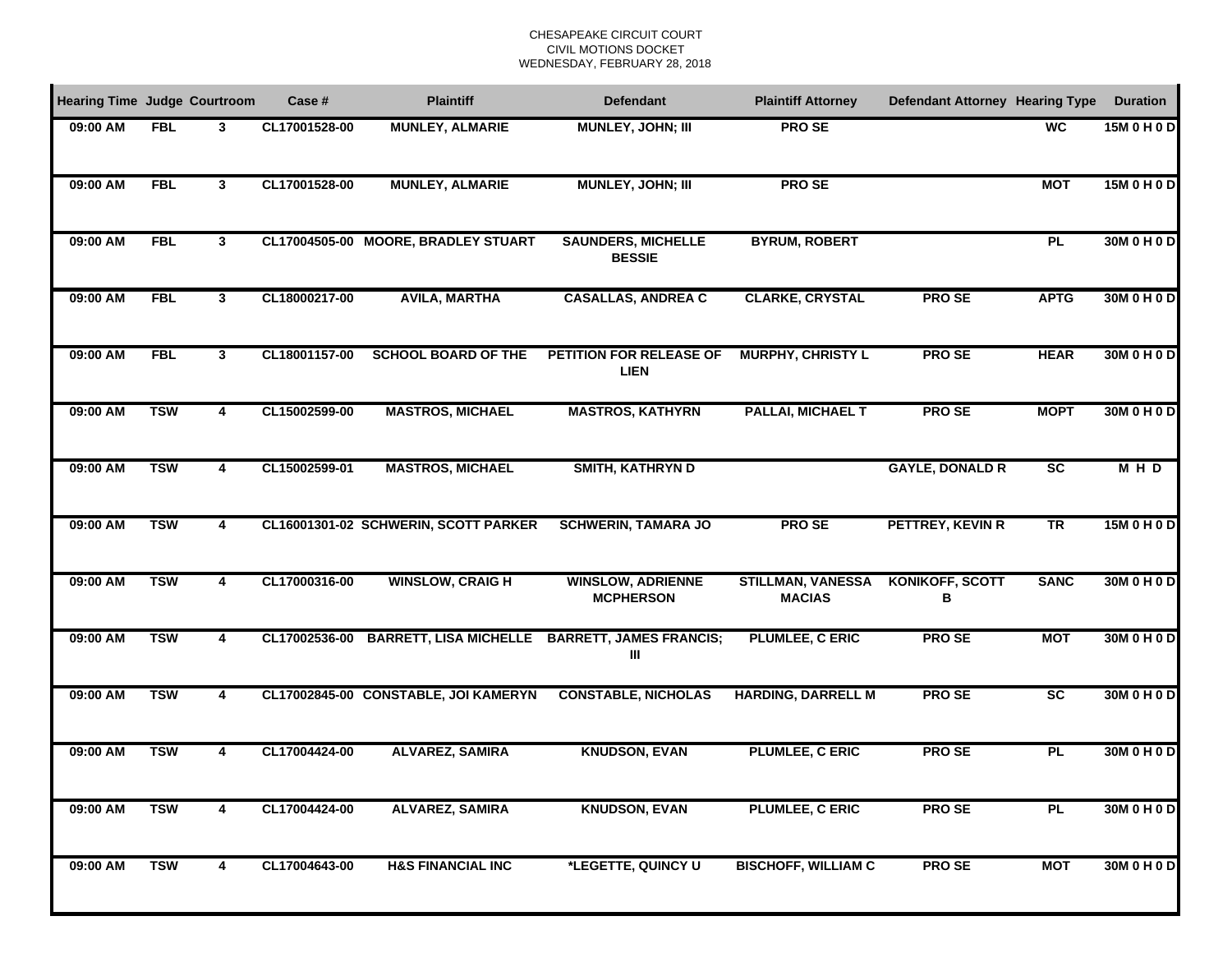| <b>Hearing Time Judge Courtroom</b> |             |   | Case #        | <b>Plaintiff</b>                     | <b>Defendant</b>                               | <b>Plaintiff Attorney</b> | <b>Defendant Attorney Hearing Type</b>                   |             | <b>Duration</b> |
|-------------------------------------|-------------|---|---------------|--------------------------------------|------------------------------------------------|---------------------------|----------------------------------------------------------|-------------|-----------------|
| 09:00 AM                            | <b>MATA</b> | 5 | CL17003322-00 | *SMITH, CLAIR S; INF                 | <b>HEADRICK, WALTER</b>                        | <b>PROSE</b>              | <b>HEDRICK,</b><br><b>CHRISTOPHER R</b>                  | CAS         | 15M 0 H 0 D     |
| 09:00 AM                            | <b>MATA</b> | 5 | CL17003326-00 | <b>ROBINSON, CECILIA A</b>           | <b>G C OF CHESAPEAKE INC</b>                   | <b>BREIT, WILLIAM D</b>   | <b>LYONS, MARY</b><br><b>MARGARET</b><br><b>CALLAHAN</b> | <b>COMP</b> | 15M 0 H 0 D     |
| 09:00 AM                            | <b>MATA</b> | 5 | CL17003326-00 | <b>ROBINSON, CECILIA A</b>           | <b>G C OF CHESAPEAKE INC</b>                   | <b>BREIT, WILLIAM D</b>   | <b>LYONS, MARY</b><br><b>MARGARET</b><br><b>CALLAHAN</b> | <b>COMP</b> | 15M 0 H 0 D     |
| 09:00 AM                            | <b>MATA</b> | 5 | CL17003411-00 | <b>WHITLEY, JANETTE R</b>            | *OLSEN, JOHN                                   | <b>BREIT, WILLIAM D</b>   | <b>LYONS, MARY</b><br><b>MARGARET</b>                    | <b>COMP</b> | 15M 0 H 0 D     |
| 09:00 AM                            | <b>MATA</b> | 5 | CL17003411-00 | <b>WHITLEY, JANETTE R</b>            | *OLSEN, JOHN                                   | <b>BREIT, WILLIAM D</b>   | <b>LYONS, MARY</b><br><b>MARGARET</b>                    | <b>COMP</b> | 15M 0 H 0 D     |
| 09:00 AM                            | <b>MATA</b> | 5 | CL17004448-00 | <b>FOX, TRACEY MICHELLE</b>          | <b>FOX, DONNELL PAUL</b>                       | <b>MCQUESTEN, LAURA L</b> | <b>PROSE</b>                                             | FD          | 15M 0 H 0 D     |
| 09:00 AM                            | <b>MATA</b> | 5 | CL17005363-00 | <b>RISNER, ALLISON N</b>             | <b>RISNER, KEITH</b>                           | <b>EVANS-BEDOIS, ERIN</b> | <b>DEIST, CATHERINE</b>                                  | <b>PL</b>   | OM1H0D          |
| 09:00 AM                            | <b>RDS</b>  | 6 | CL16002514-00 | <b>VIOLETTE, ANNE</b>                | <b>*THE SUN PRODUCTS</b><br><b>CORPORATION</b> | <b>TAYLOR, BARRY R</b>    | <b>PROSE</b>                                             | <b>DIS</b>  | 30M 0 H 0 D     |
| 09:00 AM                            | <b>RDS</b>  | 6 | CL17000148-00 | *HARDEN, JA'SENYA                    | *GREENBRIER OF VIRGINIA<br><b>INC</b>          | PEREZ, JOSEPH J           | <b>ABEL, DAVID P</b>                                     | <b>COMP</b> | 30M 0 H 0 D     |
| 09:00 AM                            | <b>RDS</b>  | 6 | CL18001350-00 | <b>GREEN, DARIUS</b>                 | <b>GREEN, GEREMY</b>                           | <b>CARNEGIE, KAREN R</b>  | <b>PROSE</b>                                             | <b>HEAR</b> | <b>MHD</b>      |
| 10:00 AM                            | <b>RDS</b>  | 6 | CL17001062-00 | <b>ABLES, LARRY</b>                  | <b>COMMONWEALTH</b>                            | <b>BYRUM, ROBERT G</b>    | <b>CAMPBELL,</b><br><b>WILLIAM H</b>                     | <b>PRES</b> | <b>MHD</b>      |
| 10:00 AM                            | <b>RDS</b>  | 6 | CL17002040-00 | <b>HUBERT, BRIAN KEITH</b>           | <b>COMMONWEALTH</b>                            | <b>PROSE</b>              | <b>CAMPBELL,</b><br><b>WILLIAM H</b>                     | <b>OLP</b>  | <b>MHD</b>      |
| 10:00 AM                            | <b>RDS</b>  | 6 | CL17003535-00 | <b>LOWE, DARRELL PAGE</b>            | <b>COMMONWEALTH</b>                            | <b>BLACK, HUGH E; III</b> | <b>CAMPBELL,</b><br><b>WILLIAM H</b>                     | <b>PRES</b> | <b>MHD</b>      |
| 10:00 AM                            | <b>RDS</b>  | 6 |               | CL17005230-00 DUNCAN, BRADLEY JUSTIN | <b>COMMONWEALTH</b>                            | <b>BLACK, HUGH E; III</b> | <b>CAMPBELL,</b><br><b>WILLIAM H</b>                     | <b>PRES</b> | <b>MHD</b>      |